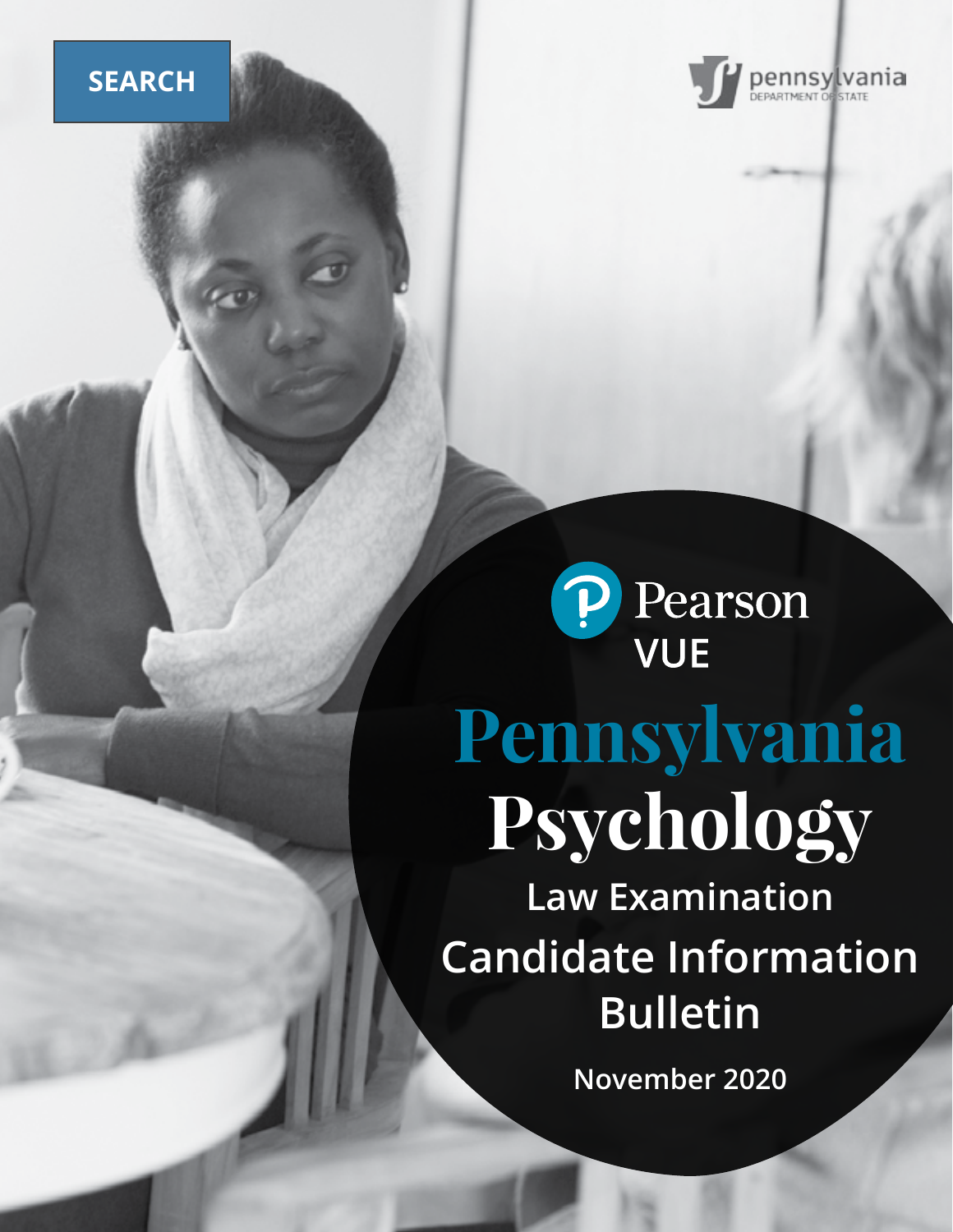#### PENNSYLVANIA STATE BOARD OF PSYCHOLOGY

**www.dos.pa.gov/psych** P.O. Box 2649 Harrisburg, PA 17105-2649 (717) 783-7155 *Hours of Operation 8:30 am – 5:00 pm M-F, Closed on Federal Holidays*

#### *Contact the Pennsylvania State Board of Psychology to:*

- Obtain information regarding your application
- Clarify information about licensure
- Change your current name *or address*
- Obtain license verification

#### PEARSON VUE® PENNSYLVANIA PSYCHOLOGY LAW EXAMINATION

**http://www.pearsonvue.com/pa/bpoa** *Attn: Regulatory Program Manager* 5601 Green Valley Dr. Bloomington, MN 55437 (877) 883-1370

*Monday–Friday 8am–11pm; Saturday 8am–5pm; Sunday 10am–4pm (Eastern Time Zone)*

#### *Go to Pearson VUE's website (http://www.pearsonvue.com/pa/bpoa) to:*

- Schedule, cancel, or reschedule an examination
- Download a candidate handbook
- Download the *Duplicate Score Report Form* from the candidate handbook

#### *Call or email (pearsonvuecustomerservice@pearson.com) Pearson VUE to:*

- Obtain information regarding your Score Report
- Obtain information regarding your examination

#### *Accommodation Requests [\(http://pearsonvue.com/accommodations\)](http://pearsonvue.com/accommodations):*

• Request an accommodation for testing under the Americans with Disabilities Act (ADA) guidelines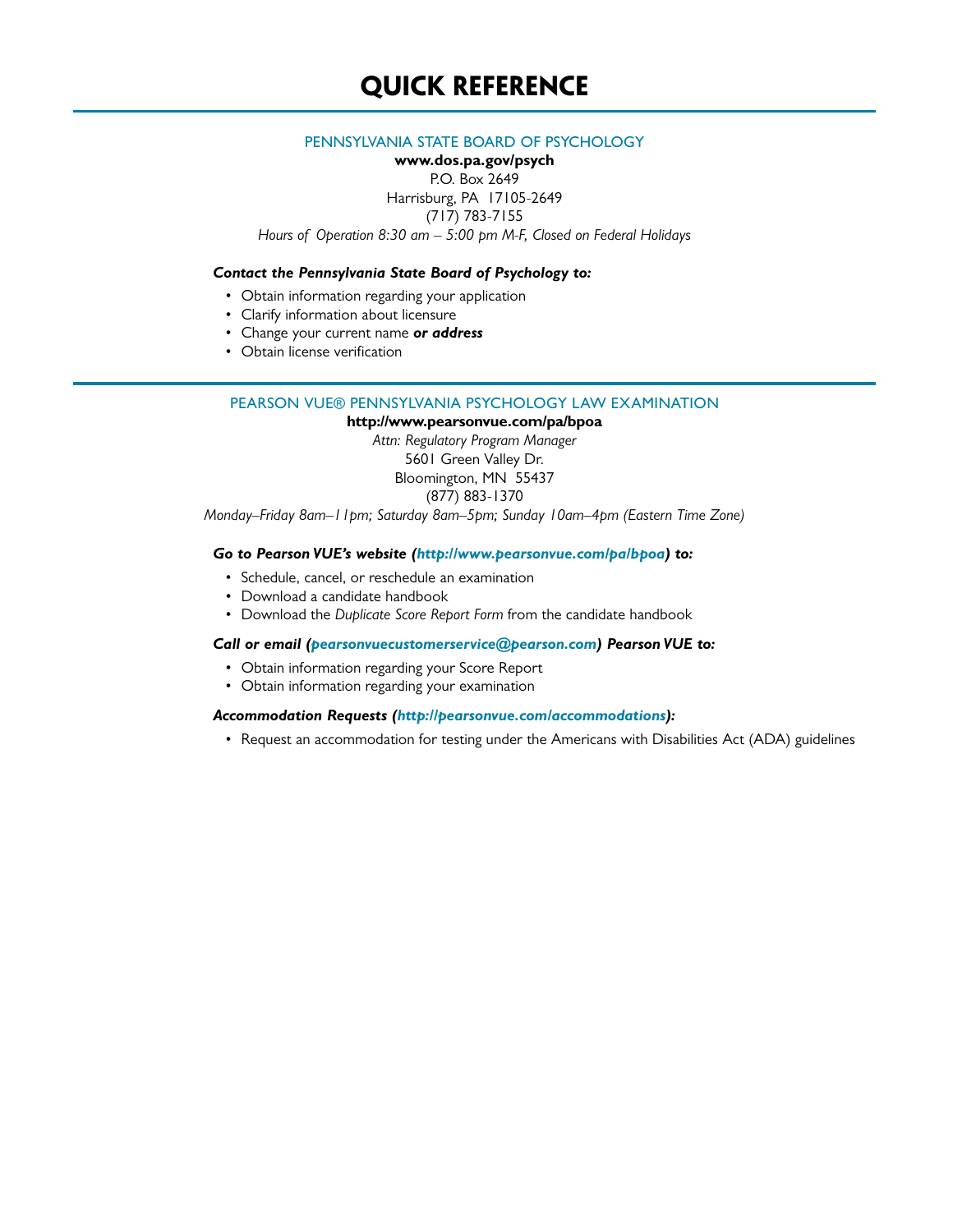# **TABLE OF CONTENTS**

| . |  |
|---|--|
|   |  |

| Exam Scheduling, Cancellation, and Rescheduling |  |
|-------------------------------------------------|--|
|                                                 |  |
|                                                 |  |
|                                                 |  |
|                                                 |  |
|                                                 |  |

| Acceptable Forms of Candidate Identification 2 |  |
|------------------------------------------------|--|
|                                                |  |
|                                                |  |
|                                                |  |
|                                                |  |
|                                                |  |
|                                                |  |
|                                                |  |
|                                                |  |

#### APPENDIX

| A: Request for Duplicate Score |  |
|--------------------------------|--|
|                                |  |

Pearson VUE does not discriminate on the basis of age, sex, race, creed, disabling condition, religion, national origin, or any other protected characteristics.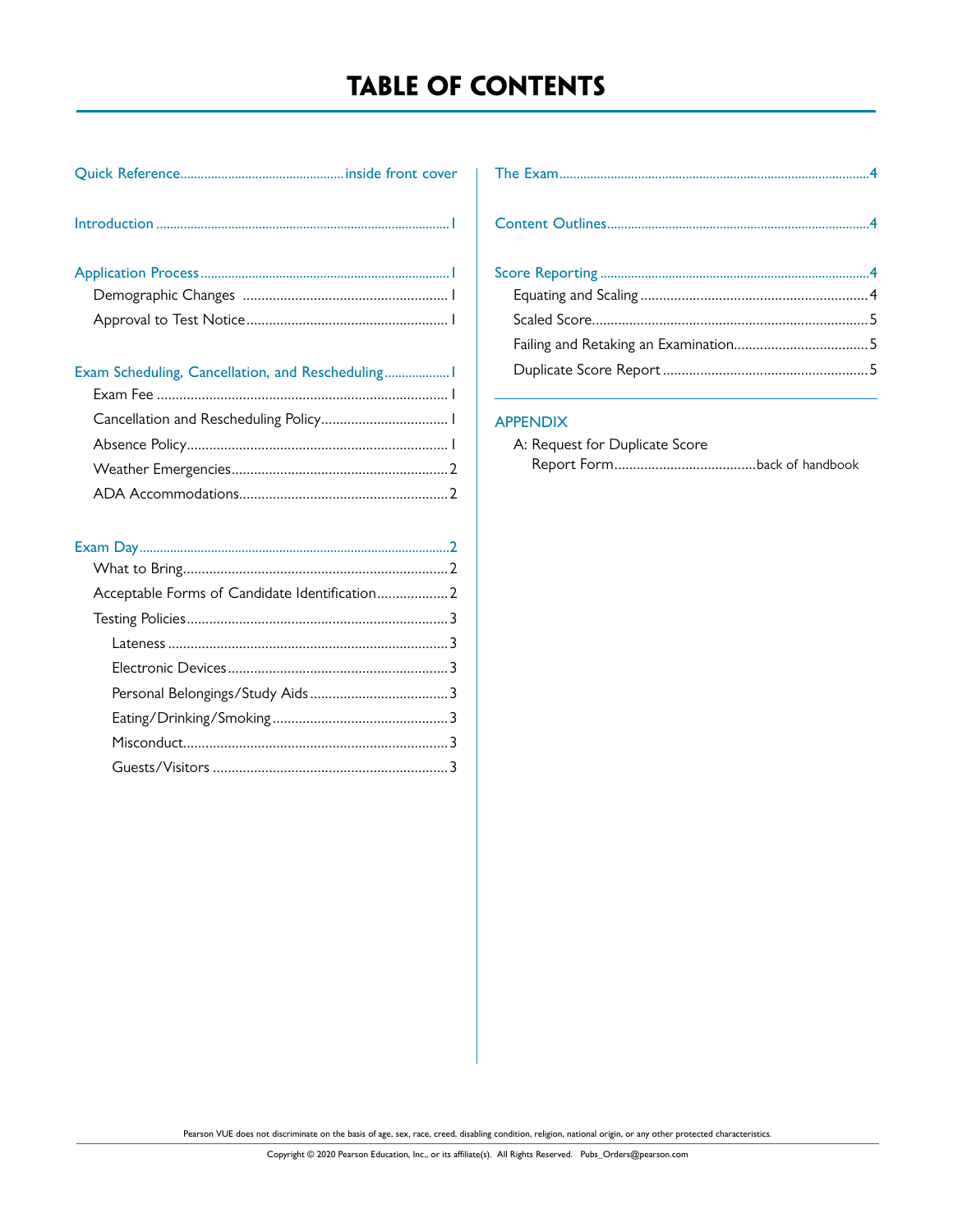# **INTRODUCTION**

This handbook is for candidates who have been made eligible by the Pennsylvania State Board of Psychology to sit for the Pennsylvania Psychology Law Examination (PPLE). It describes the steps you, the candidate, must follow to apply for and test. Please read this handbook in its entirety.

The Pennsylvania State Board of Psychology has contracted with Pearson VUE to create, score, and report the results of the PPLE. The contact information (including web services) for Pearson VUE are listed in the Quick Reference on the inside front cover of this handbook.

# **APPLICATION PROCESS**

You must submit a completed application to the Board prior to being made eligible to sit for the PPLE. Applications must be submitted electronically to the Pennsylvania Department of State via the Pennsylvania Licensing System (PALS) at **https://www.pals.pa.gov**.

## DEMOGRAPHIC CHANGES

Candidates must report demographic changes, including name, address, or email changes to the Board at **https://www.pals.pa.gov**.

## APPROVAL TO TEST NOTICE

Once your application has been approved by the Psychology Board, you will be made eligible to sit for the PPLE and will receive an approval to test notice via email. The approval to test notice contains details about how to schedule your examination.

An approval to test notice will not be sent until your application has been approved by the Psychology Board and you have been made eligible to sit for the PPLE. Any questions regarding applications should be directed to the Board. After passing your examination, the results will be forwarded to the Board office for processing. You will be notified by the Board if any additional documentation is required prior to the issuance of your license. When all required documentation has been received by the Board, your license will be issued. You or your employer may verify your license at **https://www.pals.pa.gov**.

# **EXAM SCHEDULING, CANCELLATION, AND RESCHEDULING**

The Exam will be given at a Pearson VUE computer-based testing facility. Once you have received your approval to test notice, please schedule your test online by using the Pearson VUE web reservations site at: **http://www.pearsonvue.com/pa/bpoa**.

## EXAM FEE

Exam fee (\$225) can be paid by credit card, debit card, or electronic check (payable to Pearson VUE). Personal checks are not accepted. Exam fees are paid online at **www.pearsonvue.com** at the conclusion of the exam scheduling process.

## CANCELLATION AND RESCHEDULING POLICY

If you cannot attend your Exam, you must contact Pearson VUE at least forty-eight (48) hours before the day of the exam to reschedule. If you do not attend your exam, and have not contacted Pearson VUE at least forty-eight (48) hours before the exam date, your exam fee will NOT be refunded and you cannot transfer the fee to another exam date. You may not give your exam date to another person.

## ABSENCE POLICY

Candidates who are late or absent from an exam may call Pearson VUE within 14 days of the exam date to request an excused absence. A case number will be assigned, and supporting documentation can be emailed to **Caseattachments@pearson.com**. For example, if you are absent because of illness of yourself or an immediate family member, you must email a copy of the original doctor's note to **Caseattachments@pearson.com**.

Acceptable excuses include:

- Illness of yourself or an immediate family member
- Death in the family
- Disabling traffic accident
- Court appearance or jury duty
- Military duty
- Weather emergency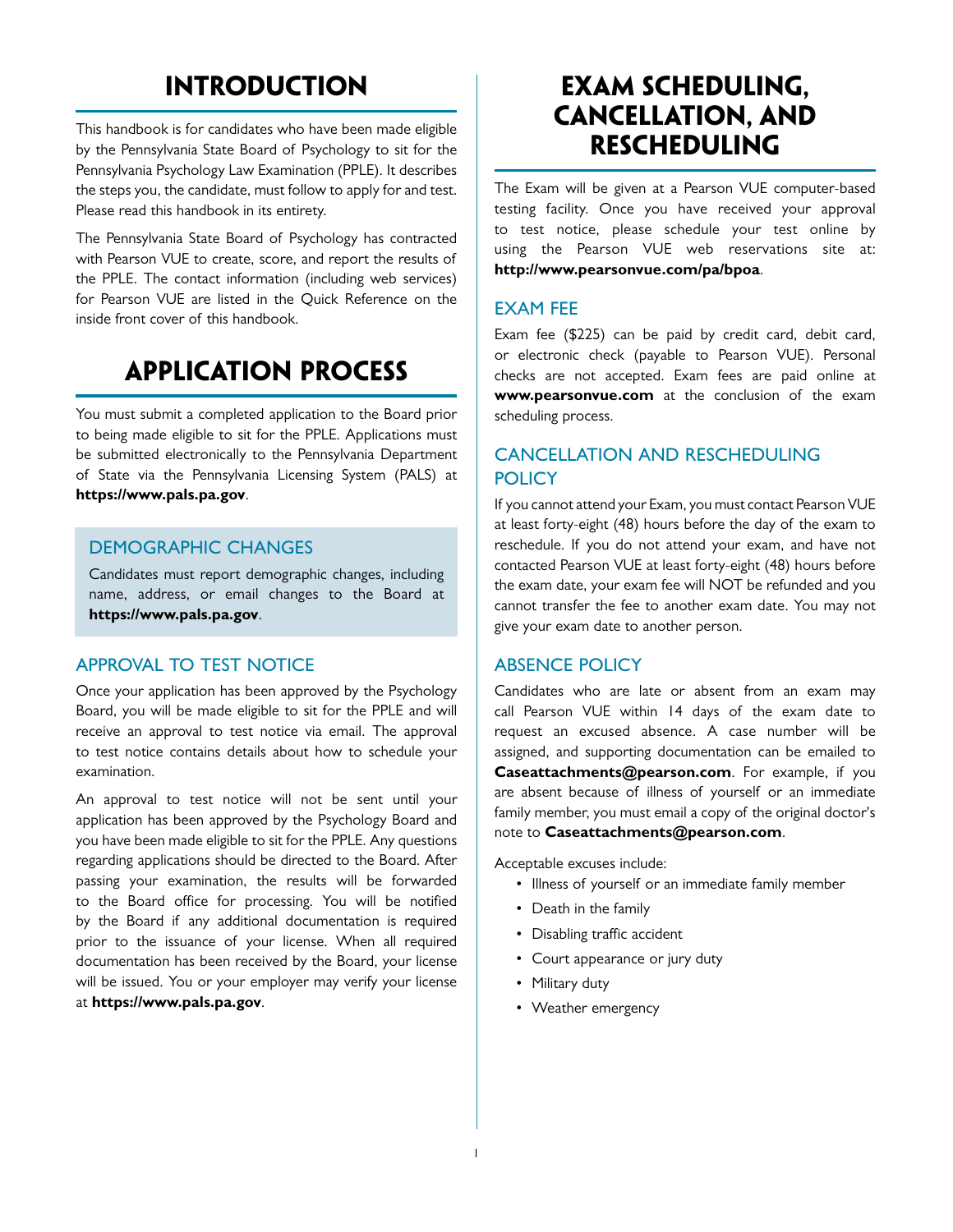#### WEATHER EMERGENCIES

Exams may be delayed or cancelled if severe weather or a natural disaster makes the test site unsafe or impossible to reach. Candidates will be notified if the exam is cancelled and may take the exam on another day at no additional cost.

#### ADA ACCOMMODATIONS

Pearson VUE complies with the provisions of the Americans with Disabilities Act as amended. The purpose of accommodations is to provide candidates with full access to the test. Accommodations are not a guarantee of improved performance or test completion. Pearson VUE provides reasonable and appropriate accommodations to individuals with documented disabilities who demonstrate a need for accommodations.

Test accommodations may include things such as:

- A separate testing room
- Extra testing time
- A Reader or Recorder, for individuals with mobility or vision impairments and cannot read or write on their own

Test accommodations are individualized and considered on a case-by-case basis. All candidates who are requesting accommodations because of a disability must provide appropriate documentation of their condition and how it is expected to affect their ability to take the test under standard conditions. This may include:

- Supporting documentation from the professional who diagnosed the condition, including the credentials that qualify the professional to make this diagnosis
- A description of past accommodations the candidate has received

The steps to follow when requesting test accommodations vary, depending on your test program sponsor. To begin, go to **http://pearsonvue.com/accommodations**, and then select your test program sponsor from the alphabetized list. Candidates who have additional questions concerning test accommodations may contact the ADA Coordinator by emailing **accommodationspearsonvue@pearson.com**.

# **EXAM DAY**

Please arrive at the test center thirty (30) minutes before your scheduled appointment time. This will give you adequate time to complete the necessary sign-in procedures. Be prepared to show identification. If you arrive more than fifteen (15) minutes late for your appointment, you may be refused admission and exam fees may be forfeited.

No personal items may be taken into the testing room. This includes all bags, books not authorized by the sponsor, notes, phones, pagers, watches and wallets.

#### WHAT TO BRING

You MUST bring the following items with you to the Examination test site:

• **Two (2) forms** of current (unexpired) signaturebearing identification. (One **MUST** be photo-bearing, see list below). **Please note:** The signature and names must match exactly to what was submitted on your application. If you come to the test site without the proper ID, you will not be allowed to take the exam and you will lose your exam fee.

#### **No other materials will be allowed.**

All exam questions, each form of the exam, and all other exam materials are copyrighted by and the property of Pearson VUE. Any distribution of the exam content or materials through any form of reproduction, or through oral or written communication, is strictly prohibited and punishable by law. Anyone who removes or tries to remove exam material or information from the test site will be prosecuted to the fullest extent of the law.

## ACCEPTABLE FORMS OF CANDIDATE IDENTIFICATION

Candidates must present **two (2) forms** of current signature identification. The primary identification must be governmentissued and photo-bearing with a signature, and the secondary identification must contain a valid signature. Identification must be in English. **Note:** Candidates are not permitted to enlist another individual (proxy) to test on their behalf

#### PRIMARY ID

#### (PHOTOGRAPH AND SIGNATURE, NOT EXPIRED)

- Government-issued Driver's License
- U.S. Dept. of State Driver's License
- U.S. Learner's Permit (plastic card only with photo and signature)
- National/State/Country ID card
- Passport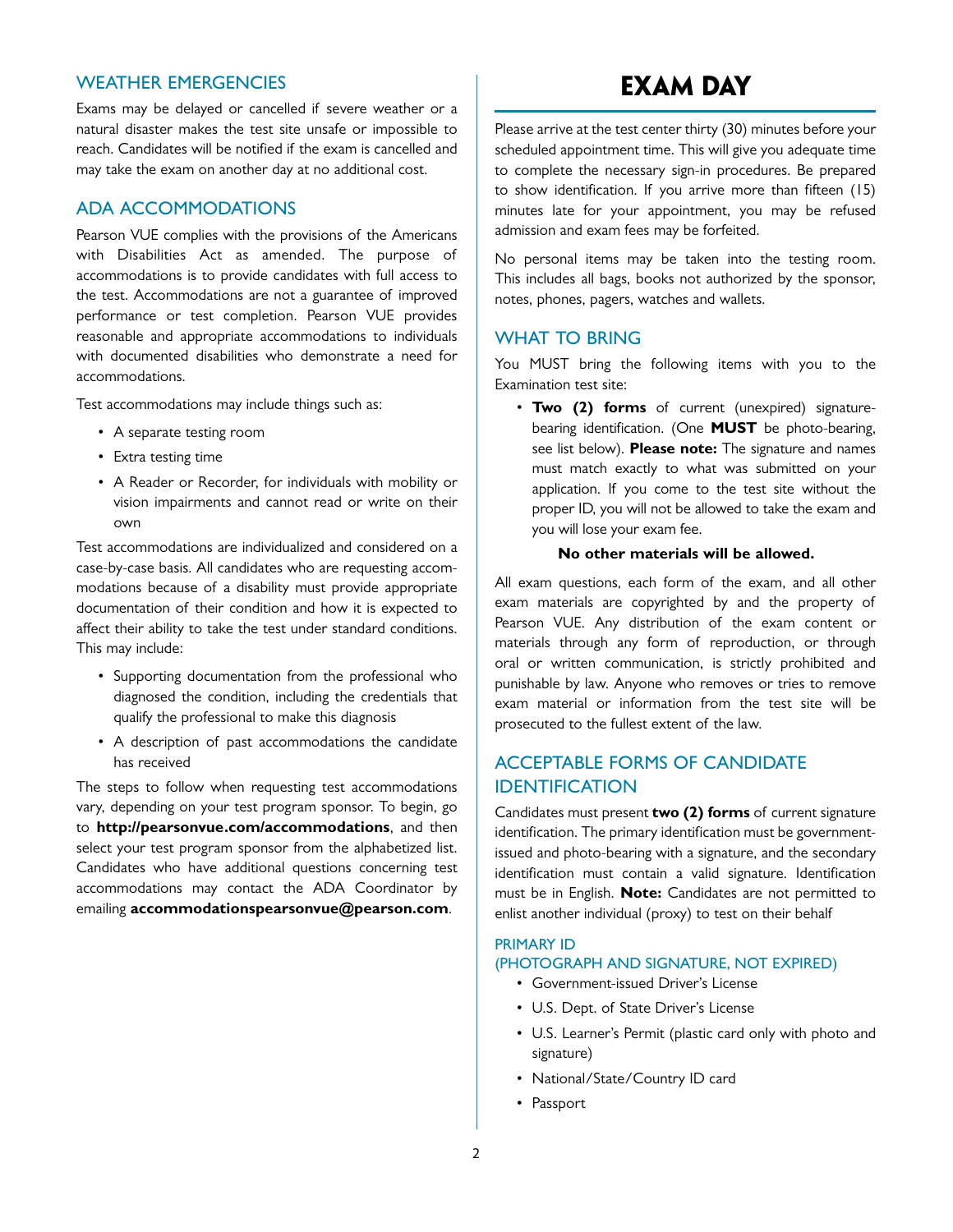- Passport Card
- Military ID
- Military ID for spouses and dependents
- Alien Registration Card (Green Card, Permanent Resident Visa)

#### SECONDARY ID (SIGNATURE, NOT EXPIRED)

- U.S. Social Security card
- Debit (ATM) card
- Any form of ID on the Primary ID list

If the ID presented has an embedded signature that is not visible (microchip), or is difficult or impossible to read, the candidate must present another form of identification from the Primary ID or Secondary ID list that contains a visible signature.

Pearson VUE does not recognize grace periods. For example, if a candidate's driver's license expired yesterday and the state allows a 30-day grace period for renewing the ID, the ID is considered to be expired.

## TESTING POLICIES

The following policies are observed at each test center:

#### **LATENESS**

**Arrive at the test center thirty (30) minutes before your scheduled examination starts.** If you are late for your scheduled examination, or do not bring all of your required materials, you will NOT be allowed to test and your examination fee will NOT be returned (see Cancellation and Rescheduling for more details).

#### ELECTRONIC DEVICES

Cellular phones, pagers or any other electronic devices are not permitted to be used and must be turned off during testing. There is no place for storage of personal belongings at the test centers.

#### PERSONAL BELONGINGS/STUDY AIDS

You are not permitted to take personal belongings such as briefcases, large bags, study materials, extra books or papers into the examination room. Any such materials brought into the examination room will be collected and returned to you when you have completed the examination. Pearson VUE is not responsible for lost or misplaced items.

#### EATING/DRINKING/SMOKING

You are not permitted to eat, drink, or smoke during the examination.

#### **MISCONDUCT**

If you cause a disturbance of any kind or engage in any kind of misconduct, you will be dismissed from the examination and the incident will be reported to the Pennsylvania State Board of Psychology. Decisions regarding disciplinary measures are the responsibility of the Pennsylvania State Board of Psychology.

#### GUESTS/VISITORS

Guests, visitors, pets, interpreters, or children are not allowed at the test centers.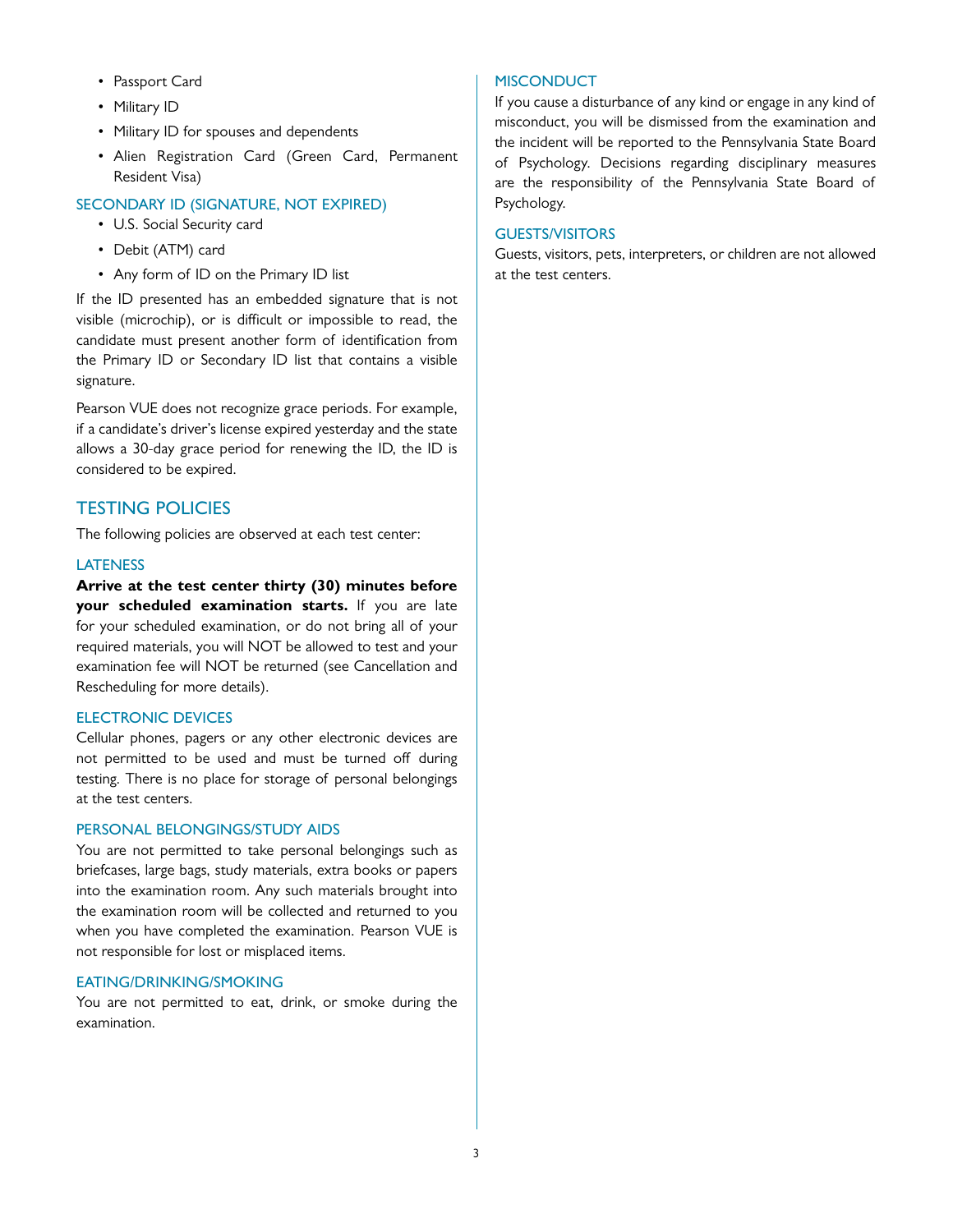# **THE EXAM**

The Pennsylvania Psychology Law Examination (PPLE) will consist of 30 scored multiple choice questions. You will have 60 minutes to complete the exam, which will begin after you've accepted the terms of the Non-Disclosure Agreement.

Each examination item will consist of a question and four answer options. If you do not know the answer, you may guess or move on to the next item. However, please note that unanswered questions will be marked as incorrect. If you want to review a specific question after completing the test, you can click on "Flag for Review" to mark the question. If you click on "Flag for Review," the flag will display in yellow. At the end of the test, you may have time to review questions that you marked. Questions flagged for review will appear with a blue flag in the Review Screen. You may then go back to the flagged questions and answer them or change your response.

Pearson VUE highly encourages all test takers to review the online tutorial at **http://www.pearsonvue.com/demo** before arriving to the test center. The tutorial will help familiarize yourself with the look, feel and navigation of a Pearson VUE computer-based test.

If you give help to someone or receive help from anyone during the exam, you may be asked to leave the room and the incident will be reported to the Pennsylvania State Board of Psychology. Anyone who takes or tries to take materials or information from the testing room is subject to prosecution.

# **CONTENT OUTLINES**

## CONTENT OUTLINE — PENNSYLVANIA PSYCHOLOGY LAW EXAMINATION (PPLE)

30 total items

- I. Law Act 52 (9)
- II. Regulations Code Title 49 Chapter 41 (21)

# **SCORE REPORTING**

At the conclusion of the examination, **preliminary** exam results will be provided and also forwarded to the Board's office for processing. Once all requirements are met, you will be issued your Psychology License, which will verify passage of the exam and confirm the preliminary report.

Please note that you may be required to submit additional documentation prior to issuance of your license. If additional documents are required you will be notified by the Board. You or your employer may verify your license at **https://www.pals.pa.gov**.

#### EQUATING AND SCALING

There are multiple versions of each of the licensing examinations. These versions are known as forms. Although all forms of an examination are developed based on the content outlines, the difficulty of the forms of an examination may vary slightly because different questions appear on each form. To ensure that no candidate is put at an unfair advantage or disadvantage due to the particular form of an examination that he or she is given, a statistical procedure known as equating is used to correct for differences in form difficulty.

For example, in an examination with two (2) forms, Form A and Form B, the state licensing agency determines that answering 30 questions correctly on Form A demonstrates the minimum amount of knowledge necessary to be licensed. It is further determined through the equating process that Form B contains slightly more difficult questions than Form A; therefore, answering 30 questions correctly on Form A would indicate the same level of knowledge as answering only 28 questions correctly on Form B. Under this set of circumstances, a score of 30 questions correct would be used as the passing score on Form A whereas a score of 28 questions correct would be used as the passing score on Form B.

A second statistical procedure known as scaling is used to derive the numerical score to report for each candidate. Scaling is used to place a raw score on a common reporting scale on which each scaled score represents a given level of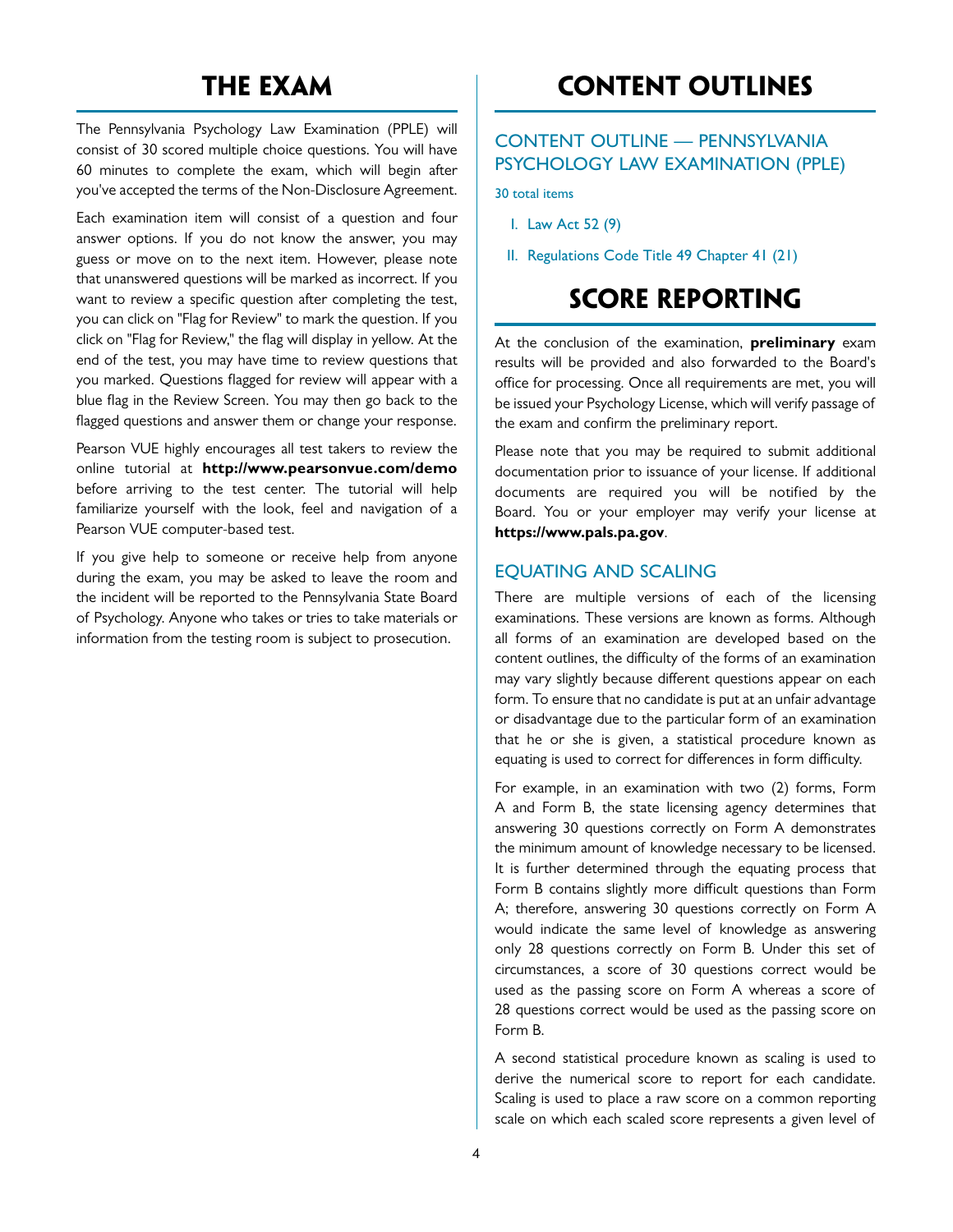knowledge regardless of the difficulty of the form on which the raw score was achieved.

To illustrate how scaling works, suppose that in the examination example used above, the state licensing agency decides to use a score of 500 as the passing score for reporting purposes. (Note that the score selected to be used as the reported passing score is not related to, and has no bearing on, the difficulty of the examination.) Based on the information provided above, a raw score of 30 on Form A would translate to a scaled score of 500; a raw score of 28 on Form B would also translate to a scaled score of 500 since a raw score of 30 on Form A represents the same level of knowledge as a raw score of 28 on Form B.

#### SCALED SCORE

The passing scores of the PPLE was set by the Pennsylvania State Board of Psychology (in conjunction with Pearson VUE) after a comprehensive study was completed for each examination. Raw scores are converted into scaled scores that can range from 0 to 100. To avoid misuse of score information, numeric scores are only reported to failing candidates. The scaled score that is reported to you is neither the number of questions you answered correctly nor the percentage of questions you answered correctly. With a passing score of 75, any score below 75 indicates how close the candidate came to passing, rather than the actual number or percentage of questions the candidates answered correctly.

#### FAILING AND RETAKING AN EXAMINATION

If you fail the PPLE, you must obtain Board approval to re-take it. You will receive correspondence from the Board providing instruction on the process of obtaining approval to re-take the PPLE.

#### DUPLICATE SCORE REPORT

If you lose your Score Report or need a duplicate Score Report, complete the *Request for Duplicate Score Report Form* and mail it to Pearson VUE (see *Appendix A*).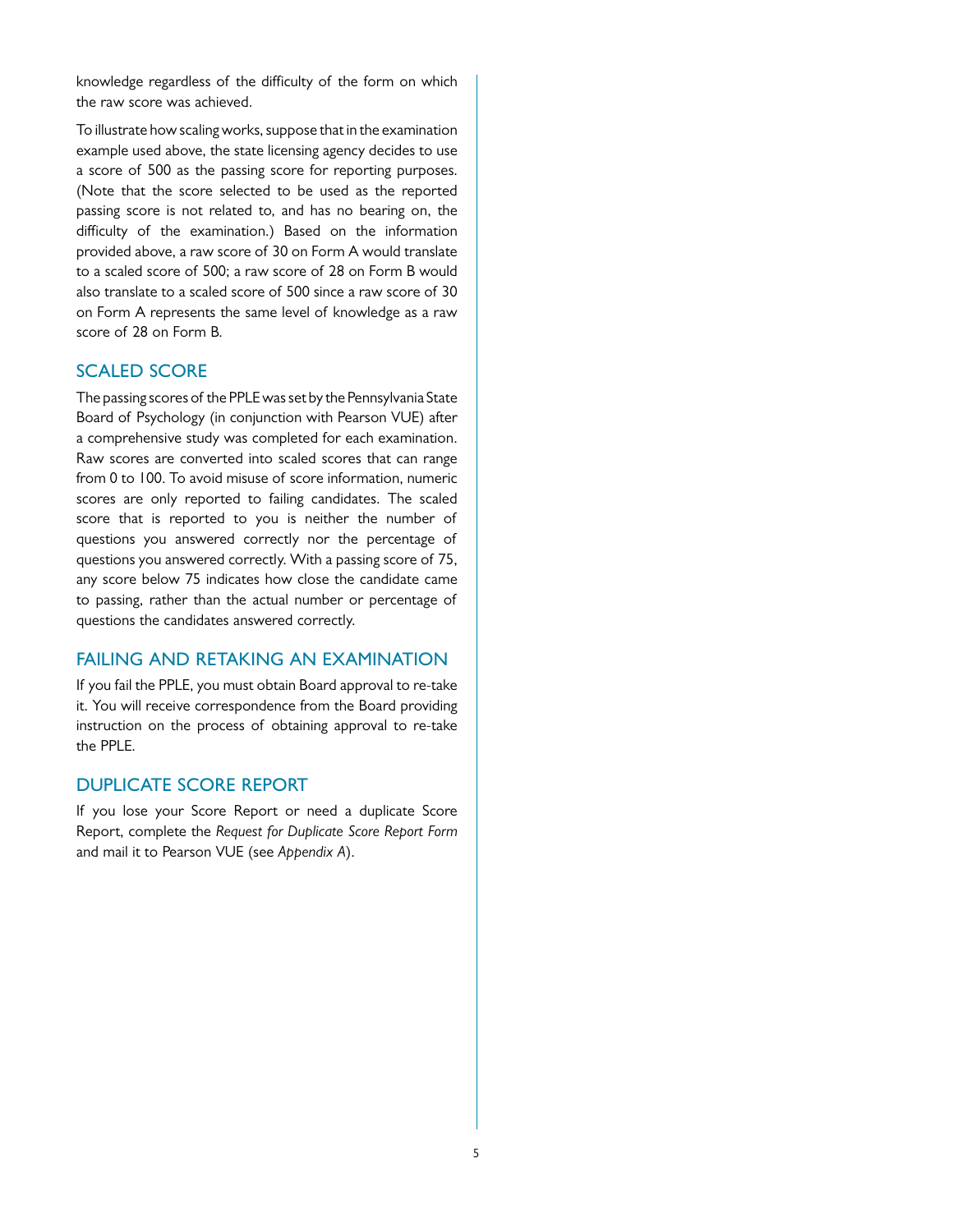APPENDIX  $\triangleleft$ 

| appendix <b>A</b>  | Pennsylvania<br>Psychology |                                                                                    | <b>Request for Duplicate Score Report</b>                                                                                                                                     |
|--------------------|----------------------------|------------------------------------------------------------------------------------|-------------------------------------------------------------------------------------------------------------------------------------------------------------------------------|
| <b>DIRECTIONS:</b> |                            |                                                                                    | You may use this form to ask Pearson VUE for a copy of your Examination Score Report.<br>Please print or type all information on this form, or your request will be returned. |
| <b>SEND TO:</b>    |                            | <b>Duplicate Score Request</b><br>5601 Green Valley Drive<br>Bloomington, MN 55437 | Pearson VUE/Pennsylvania Psychology Program                                                                                                                                   |

or email the request to: **pearsonvuecustomerservice@pearson.com**

## **Please complete the following form with your current name and address. All information must be complete and accurate to ensure proper processing.**

|                | Tel. (1992) 2008 The last four (4) digits of your Social Security Number 2008 2009 2010                                                                                                                                                                                         |  |
|----------------|---------------------------------------------------------------------------------------------------------------------------------------------------------------------------------------------------------------------------------------------------------------------------------|--|
|                |                                                                                                                                                                                                                                                                                 |  |
|                | IF THE ABOVE INFORMATION WAS DIFFERENT AT THE TIME YOU WERE TESTED, PLEASE INDICATE ORIGI-<br>NAL INFORMATION. IF YOUR NAME HAS CHANGED, YOU MUST ATTACH A COPY OF A LEGAL DOCUMENT<br><b>AUTHORIZING THE CHANGE (FOR EXAMPLE, A MARRIAGE CERTIFICATE OR A DIVORCE DECREE).</b> |  |
|                |                                                                                                                                                                                                                                                                                 |  |
|                |                                                                                                                                                                                                                                                                                 |  |
|                |                                                                                                                                                                                                                                                                                 |  |
| Tel. $(\_\_)$  |                                                                                                                                                                                                                                                                                 |  |
| <b>REPORT.</b> | I HEREBY AUTHORIZE PEARSON VUE TO SEND ME AT THE ADDRESS ABOVE A DUPLICATE OF MY SCORE                                                                                                                                                                                          |  |
|                |                                                                                                                                                                                                                                                                                 |  |
|                |                                                                                                                                                                                                                                                                                 |  |